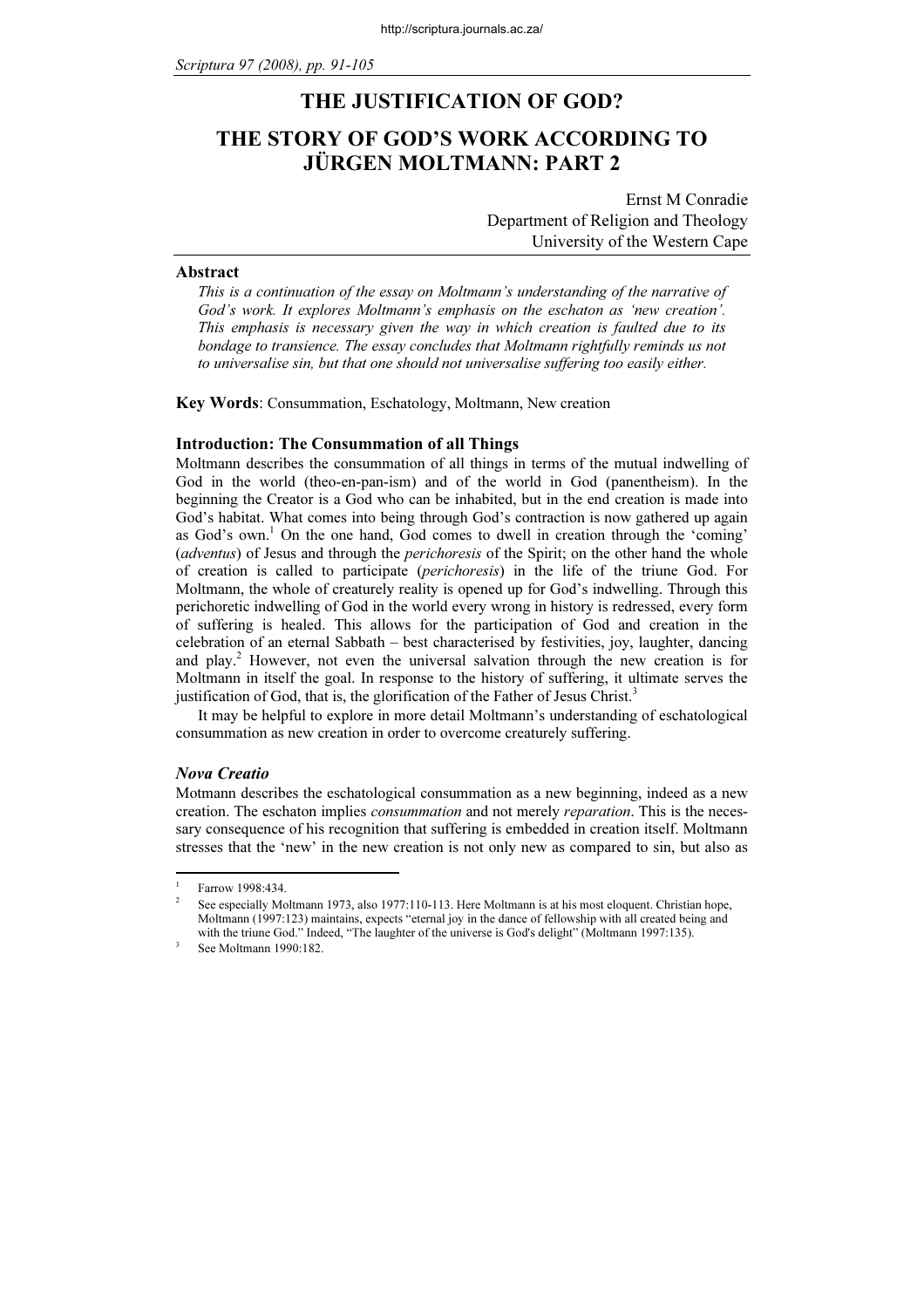compared to creation. God cannot be content only to overcome sin; the conditions that made sin should also be overcome. The radically new and different eschaton breaks the paramount power of this closed future and crushes disabling despair by opening new possibilities.

This is also the way in which Moltmann portrays the resurrection of Christ in *Theology* of hope, namely as a history-making nova creatio which also redefines what may be described as historical.<sup>4</sup> Likewise, the consummation of all things, the hope for the resurrection of the body and the hope for the redemption of all creation is described here as nova creatio, a prelude for eternal life.<sup>5</sup> In *The crucified God* he adds that "The eschatological resurrection of the dead does not mean a restoration of the creation which has been made obsolete by human sin, but the 'creation-of-the-end-time' that is now dawning."<sup>6</sup>

In an early essay on the category of the new in Christian theology Moltmann emphasises that the new is not mere renewal but the entrance of the wholly unexpected. He also stress that the new future does not come out of the good that is available in the history of creation; it is out of the bad, the evil, the godless that God creates anew.<sup>7</sup> Hope is born from the negation of the negative as well as from the anticipation of the fulfilment of God's promises. He says: "The first creatio ex nihilo will be taken up into a new creatio ex Gloria Dei. Out of this new creation will arise a new being that will put an end to the ambivalence of all created beings between being and nonbeing. In such a new being God himself will come to his rest."<sup>8</sup>

In *The future of creation* (1979), Moltmann again suggests, with reference to the resurrection of Christ, that the eschaton, like the original creation, will be a *creatio ex*  $nihilo$ , a radically new thing.<sup>9</sup> The most fundamental structures of creation will be annihilated: "The new creation does not emerge out of the restoration of the old creation; it follows from creation's end. Out of 'the negation of the negative' a Being arises that has overcome the conflict between being and non-being and is hence absolutely new."<sup>10</sup> However Moltmann does not propose an apocalyptic *annihilatio mundi*. He prefers the notion of transformatio mundi: The world will be 'transfigured' in the eschaton.

In *The coming of God* Moltmann insists that he wishes to affirm both a sense of continuity and discontinuity between creation and eschaton. He again uses the term *nova creatio* to characterize the newness of the eschaton: "What is new announces itself in the judgment of what is old. It does not emerge from the old; it makes the old obsolete. It is not simply the old in a new form. It is also a new creation."<sup>12</sup> The new is surprising; it could never have been expected. It evokes astonishment and transforms everything that it touches. However, Moltmann adds, the eschaton is not without analogy: "What is eschatologically new, itself creates its own continuity, since it does not annihilate the old but gathers it up and creates it anew. It is not that another creation takes the place of this one: 'This perishable nature must

<sup>4</sup> Moltmann 1967:179. He says: "The raising of Christ is then to be called 'historic', not because it took place in history to which other categories of some sort provide the key, but it is to be called historic because, by pointing the way for future events, it makes history in which we can and must live" (1967:181).

Moltmann 1967:215.

<sup>6</sup> Moltmann 1974:188.

<sup>7</sup> Moltmann 1968:20.

<sup>8</sup> Moltmann 1969:36. This formulation preempts many of the insights later developed in God in creation.

 $^{9}$  Moltmann 1979:161-163.

 $^{10}$  Moltmann 1979:48.

 $^{11}$  Moltmann 1979:164. <sup>12</sup> Moltmann 1996:27.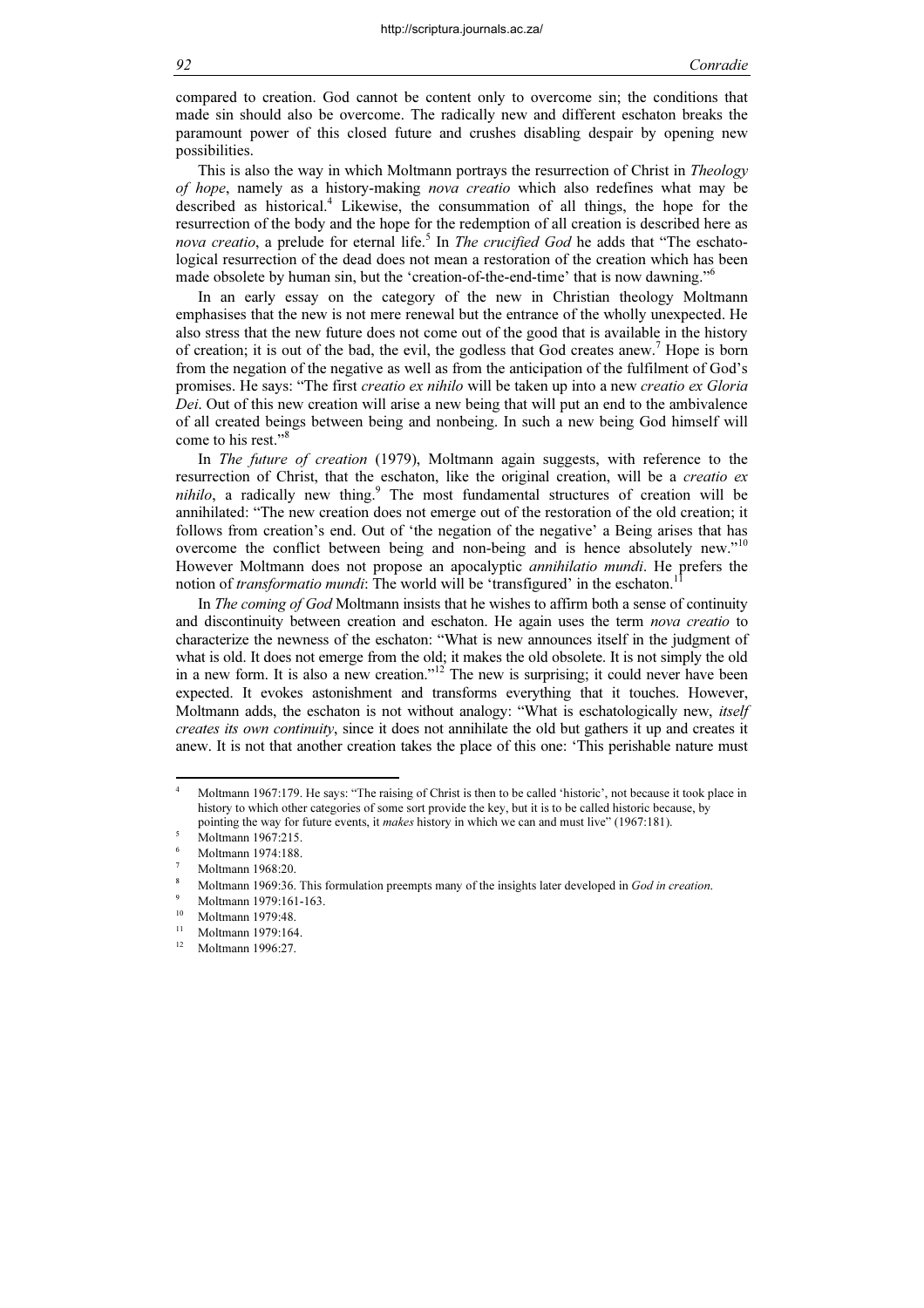put on the imperishable, and this mortal nature must put on immortality' (1 Cor 15:53)."<sup>13</sup> The eschatological novum does not imply a restoration but a final consummation of all things, but then in such a way that the beginning is gathered up in the end: "The consummation brings back everything that had ever been before."<sup>14</sup> The *novum* includes an anamnetic notion of repetition. Moltmann concludes that "The new creation takes the whole of the first creation into itself, as its own harbinger and prelude, and completes it."<sup>15</sup> The coming God is not a new God, but the God who is faithful to his creation.<sup>16</sup>

Finally, in Science and wisdom again offers an exposition of his understanding of the relationship between creation and new creation – in response to Celia Deane-Drummond's comment that this remains 'something of an enigma in Moltmann's theology'.<sup>17</sup> Here he summarises what is indeed 'new' in the eschaton in four theses: a) the eschaton will entail neither a continuation of world history, nor an annihilation of the world but a transformation, 'the conferral of a new form to its being-as-it-is'; b) the temporal creation (created 'with' time) will become the eternal creation, what is mortal will become immortal, what is threatened by evil will become indestructible, not only sin but the possibility of sin will be overcome; c) this is possible through a new relationship with God, through God's cosmic Shekinah, through the universal indwelling of God's glory; and d) that creation in the beginning should be understood as the promise of the new creation.<sup>18</sup>

Moltmann's intentions are clear: He wishes to ensure the newness of the eschaton. He maintains that the eschaton is not merely a continuation or extrapolation<sup>19</sup> of the present world. It constitutes the possibility of something completely new. The eschaton has to overcome suffering – both suffering resulting from human finitude and suffering caused by sin. It has added value over and against sin.<sup>20</sup> The eschaton not only contradicts suffering, evil and death, but also the conditions for the possibility of sin and death. Moltmann derives this

 Rubem Alves (1969:94-97, 152) argues that Moltmann's understanding of the dialectic between future and present becomes docetist because the future is no longer mediated by the present. If there are no present traces of the future that has to eliminate suffering, this future soon becomes implausible. He says:

 The pure futuricity of God is a new form of docetism in which God loses the present dimension and therefore becomes ahistorical. ... God who is always future is a God who does not become historical in terms of power but who remains ahead, attracting history to himself by means of eros. The biblical communities, however, had a hope for the future because God was present, and in his present, through the exercise of power, which was historical through and through, he negated historically and presently the power of 'what was,' thereby making man and history open for a new tomorrow (Alves 1969:94).

See also Berkhof 1985:512, Gilkey 1968:41, 57; 1970:97, Schuurman 1987:50, 1991:93, 1995:148-9.

<sup>17</sup> See Deane-Drummond 2000:174-177, also 1997.

 $13$ <sup>13</sup> Moltmann 1996:29 (emphasis EMC). See also Moltmann (1996:88): "The eschatological new creation of this creation must surely presuppose the whole creation. For something new will not take the place of the old; it is this same 'old' itself which is going to be created anew." <sup>14</sup> Moltmann 1996:264-265.

Moltmann 1996:266.

<sup>16</sup> As we will see below, Moltmann has been criticised by many for not being able to affirm a sense of continuity between creation and eschaton. In response to Moltmann's eschatology, Van Ruler (1972:102-118) objects that the eschaton is no *creatio ex nihilo*. The radical newness of the eschaton must be connected with God's equally radical faithfulness to creation, to everything God ever said or did (Van Ruler 1972:113). The eschaton should be understood not as *nova creatio* but as *recreatio* in the sense that there is movement, progression, and consummation in God's creation towards the eschaton.

See Moltmann 2003:52-53.

<sup>19</sup> See Moltmann's (1979:27f) criticism of Hendrikus Berkhof's notion of 'extrapolation.' Moltmann prefers a notion of eschatological anticipation, thus stressing the possibility of a radically surprising *novum*.<br><sup>20</sup> Moltmann 1996:263.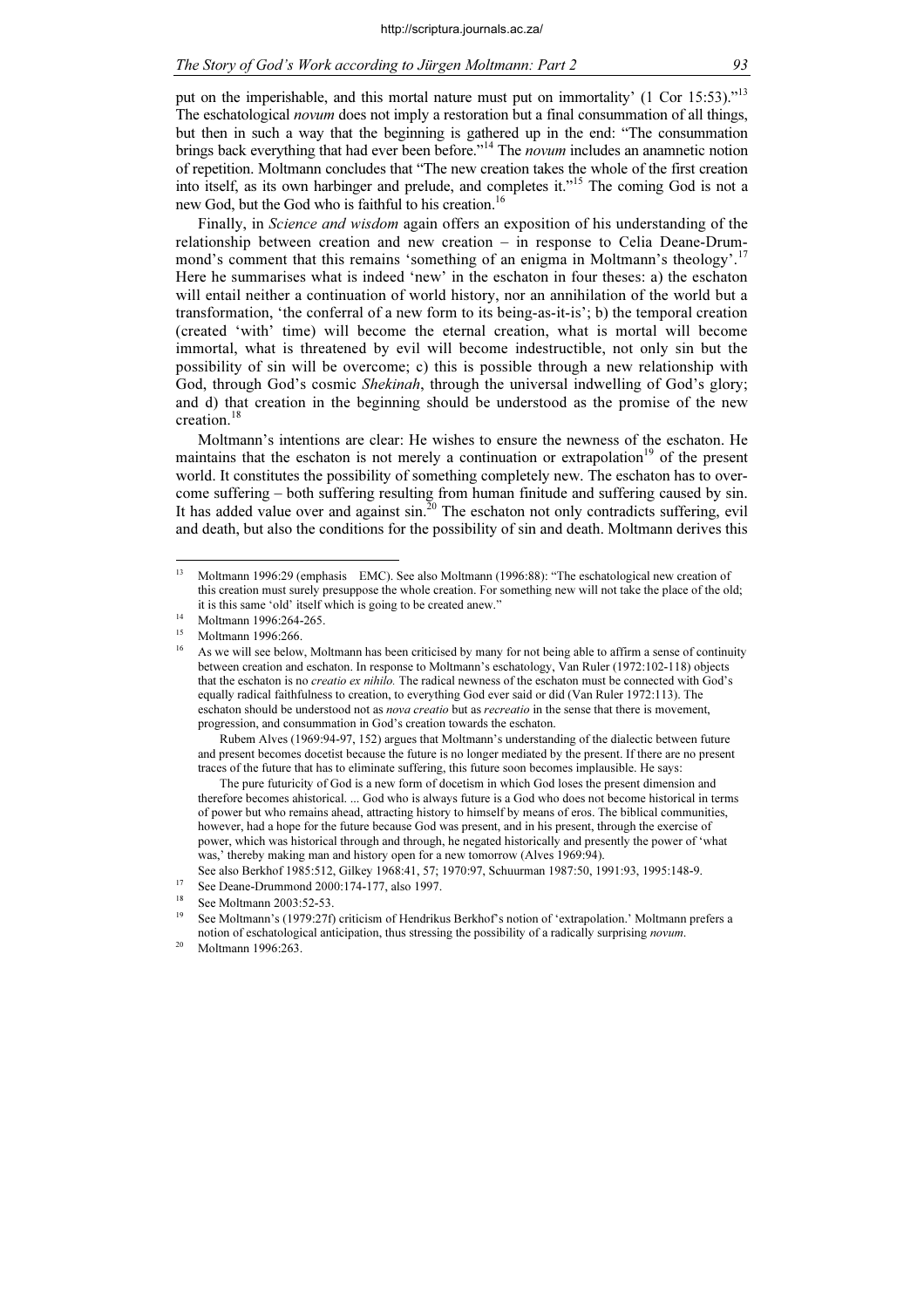from the resurrection of Christ which he also interprets as an absolutely unique event. To recognise this victory over death is to expect a similar future for the world from this risen and exalted Lord.<sup>21</sup>

# The Possibility of the novum: Transcendence and Immanence

The question that Moltmann has to address, given this emphasis on the eshaton as new creation, is how this *novum* is possible in the first place. From where does the very possibility of that which is new emerge? Is reality itself structured in such a way as to allow new things to emerge, following for example the dialectic materialism of Marx and the materialist ontology of not-yet being of Ernst Bloch?<sup>22</sup> However, such a materialist view of the emergence of the *novum* would not be able to address the finitude of creation itself and the mortality of human beings. An alternative to such a materialist account would be to relate the possibility of a novum to God's transcendence, the God who 'calls into being the things that are not' (Rom 4:17) through God's promises. This begs the question how Moltmann understands such transcendence, especially given his own inclination to stress God's immanence in creation through the incarnation of Christ and the Shekinah of the Spirit.

In an important essay on 'The future as a new paradigm of transcendence'<sup>23</sup> Moltmann discusses various models of transcendence, for example in terms of physics and metaphysics, and being and human existence. Instead of the Barthian notion of an eternal presence, Moltmann suggests the transcendence of a qualitatively new (eschatological) future (i.e. not simply the future as such) impinging on and transforming present history. Transcendence is not understood in terms of spatial metaphors (as a noun) as the Totally Other (Ganz-Andere) but in historical categories (as a verb) as wholly transforming (Ganz-Ändernde).<sup>24</sup> Here especially two categories are crucial: Openness and attraction.<sup>2</sup> The future may contain new possibilities, not yet recognised in present experiences. In this way the future 'transcends' the present. Furthermore, the new possibilities that the future may yield also exert a certain attraction on the present through the presence of God's promises.<sup>26</sup> We are pulled towards the future, not only pushed from the past. The future is not extrapolated from the present; the future is anticipated in the present. Moreover, the future is the realm from which the transcendent God comes to us in history. The future is the mode of God's being. Following Revelations 1:4 one may therefore speak of God's 'coming' (Kommen) more than God's 'becoming' or merely a God who will be.<sup>27</sup> God comes to us not 'from above' but on the road that we travel 'from ahead'. God's immanence (promise) and transcendence (fulfilment) are therefore understood in historical terms. Moltmann concludes that, "the vision of a qualitatively

 $21$ <sup>21</sup> Moltmann 1967:194.

<sup>22</sup> For an extended conversation with Ernst Bloch on the difference between hope and confidence, see Moltmann

<sup>1969:148-176.&</sup>lt;br><sup>23</sup> See Moltmann 1969:177-199, also 1979:1-17.<br><sup>24</sup> Moltmann 1979:11.

<sup>&</sup>lt;sup>24</sup> Moltmann 1979:11.<br> $^{25}$  Moltmann 1060:100

 $^{25}$  Moltmann 1969:190.

 $^{26}$  Moltmann 1969:211.

<sup>27</sup> See also Moltmann 1970:9f, 1975:51-52. In an early essay on 'the category of the new in Christian theology' Moltmann already adopted the notion of God's 'coming' (Kommen / Adventus) for judgement and salvation. He says: "God is not 'beyond us' or 'in us' but ahead of us in the horizons of the future opened to us in his promises." and "God's being is coming, that is, God is already present in the way in which his future masters the present because his future decides what becomes of the present" (1970:10). The strong emphasis on transcendence as God's judgement over suffering in society should be noted here. Judgement is understood in terms of the new that makes the old obsolete in God's eyes (1970:19).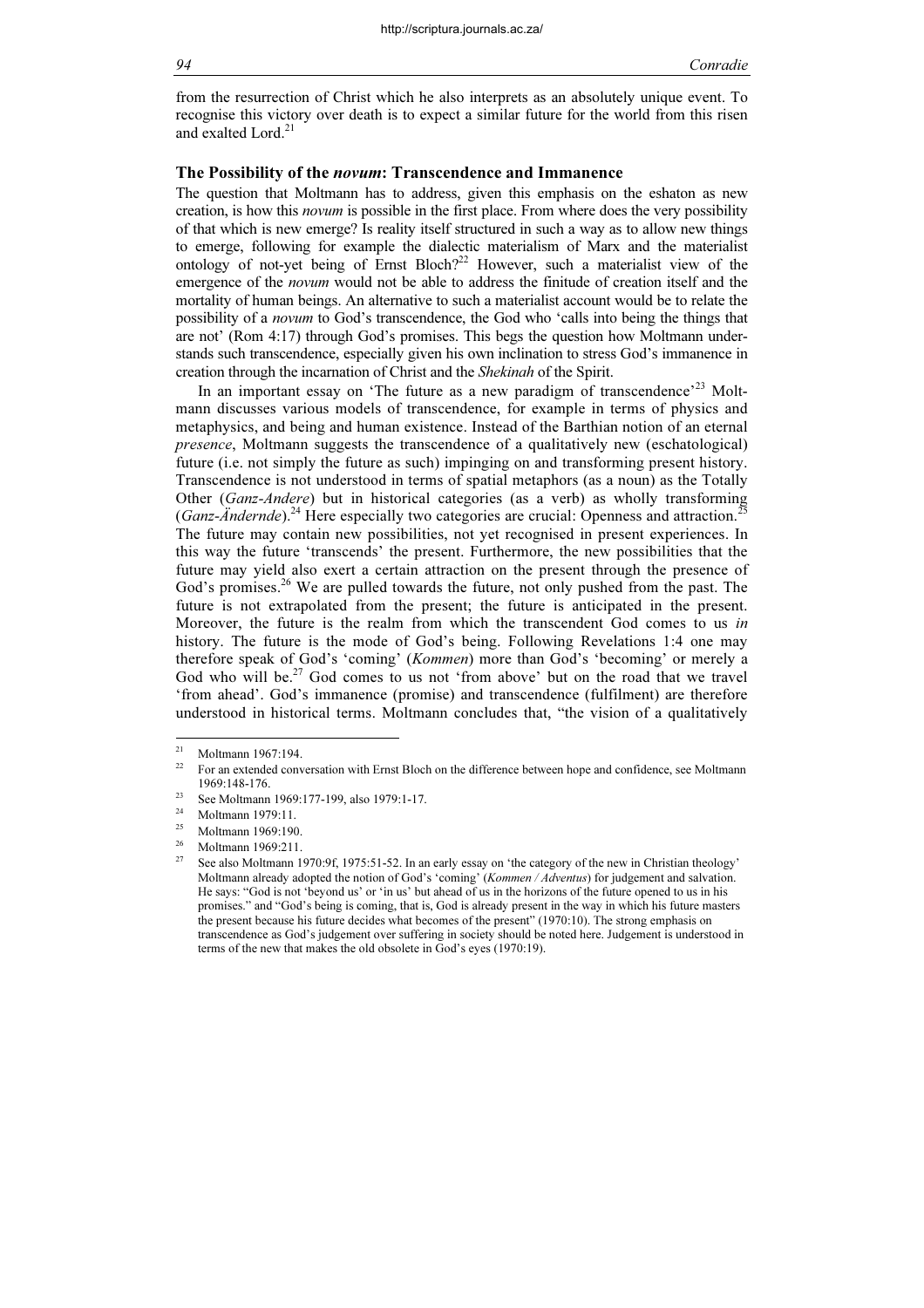new future of history can become a transcendent horizon which opens up and stimulates the process of transcending towards a new historical future."<sup>28</sup>

Moltmann's emphasis on the future is clearly based on a recognition of the unacceptable present, the multiple realities of suffering. He complains that "historical discourse about the 'coming God' was displaced by abstract discourse about the 'eternal God', who is enthroned in heaven in complete holiness while men suffer on earth, die and disappear forever.<sup> $229$ </sup> In The experiment hope (1975), Moltmann therefore stresses God's future mode of existence:

If we follow the biblical discourse about the 'God of hope,' we will have to give prominence to the future as the mode of God's existence with us. God is not present in the same way that the things of the world are at hand. God, like the kingdom, is coming and only as the coming one, as future, is he already present. He is already present in the way in which his future in promise and hope empowers the present. He is, however, not yet present in the manner of his eternal presence. Understood as the coming one and as the power of the future, God is experienced as the ground of liberation and not the enemy of freedom.<sup>30</sup>

Moltmann's earlier work has often been criticised for presenting a thoroughly horizontal eschatology.<sup>31</sup> According to this criticism, Moltmann regards Christian hope as an altogether human phenomenon. This hope awaits the fulfilment of God's promises in this world (viz. the influence on Moltmann of Ernst Bloch). This accounts for the revolutionary impact of Christian hope and the influence of Moltmann on liberation theology.

In his mature work, the pendulum has swung away from a one-sided emphasis on the transcendence of the future. A stronger interest in the relationship between space-time and eternity as the appropriate locus for a discussion of God's transcendence (and thus for the emergence of a *novum*) becomes evident. In continuity with his earlier position, Moltmann maintains that the eschaton is not equated with the epiphany of an eternal presence (Barth) that can only stand in contrast to time, equally near to all ages of history and equally far from all of them<sup>32</sup> – which would lead to an annihilation of time. History is not swallowed up completely in the eschaton. Instead, history itself – and therefore also the future – finds room within God's eternal existence as a dimension of eternity. God's being in eternity encompasses all times (past, present and future).

In The Trinity and the Kingdom, Moltmann develops the notion of God's presence in creation in terms of the notion of God's indwelling (Shekinah) through the Spirit. Through the Holy Spirit, "the world will be transfigured, transformed into God's world, which means into God's own home."<sup>33</sup> This hope is expressed in a vision of the perichoretic indwelling of God (Einwohnung Gottes) in this new world.<sup>34</sup> In the eschaton the whole world will become God's home so that God will be 'all in all' (1 Cor 15:28); God will be in the world and the world in God.

In God in creation, Moltmann develops an ecological doctrine of creation in which he again stresses the immanence of God 'in creation' (compare the immanence in history above).

 $^{28}$  Moltmann 1979:15.

Moltmann 1975:50-51.

 $^{30}$  Moltmann 1975:50-51.

 $31$  See for example Geertsema 1980.

See Moltmann 1967:40. Here he contrasts a (Greek) eschatology based on the epiphany of the logos with the Hebrew eschatology based on the promises of God.<br>33 Moltmann 1981:104.<br>34 Moltmann 1981:104

<sup>34</sup> Moltmann 1981:104.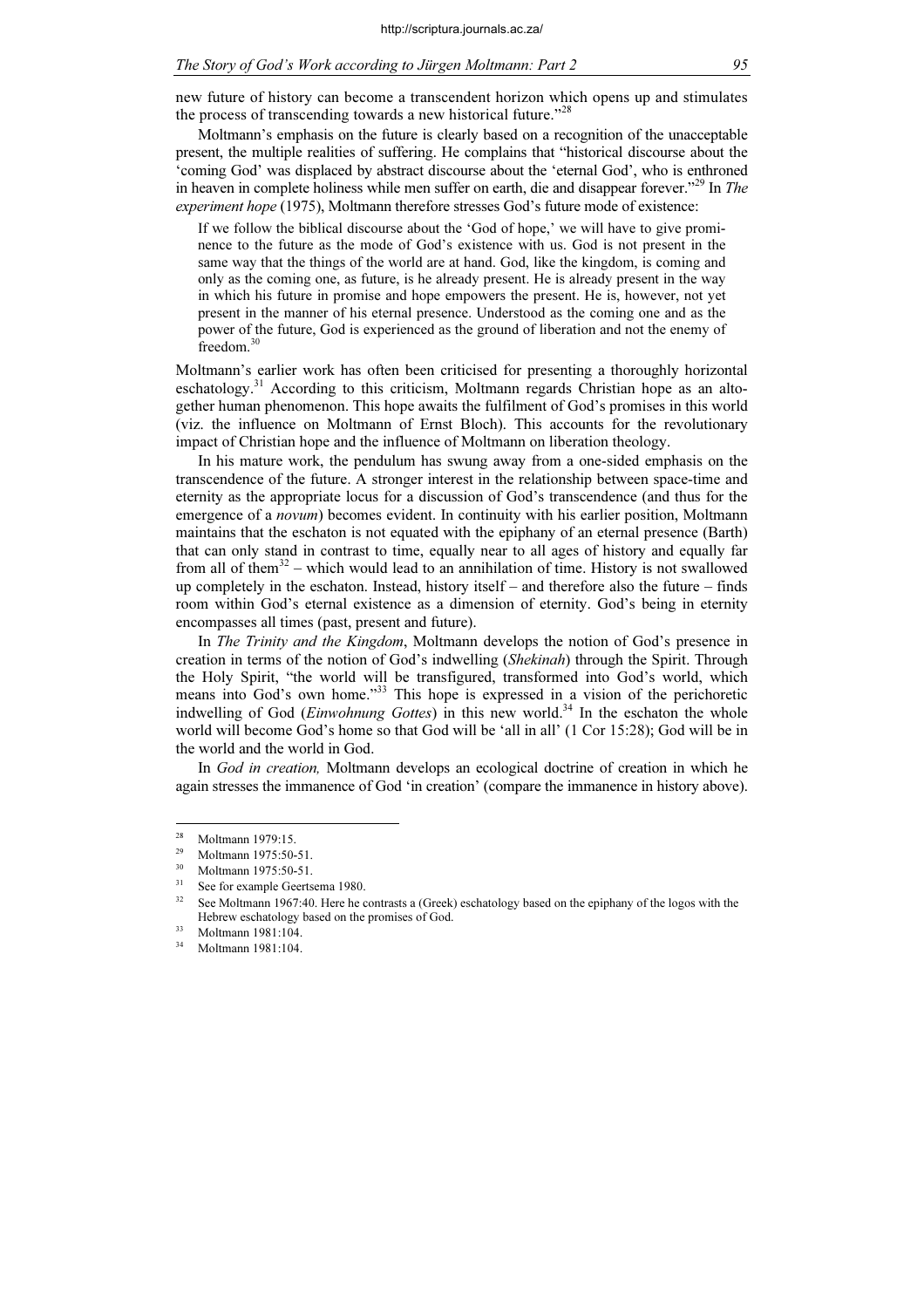He rejects a deist notion of God in which the transcendence of God is overemphasised. He says: "In the Western tradition, God kept moving increasingly into the sphere of transcendence, and the world came to be understood in purely immanent and this-worldly terms."<sup>35</sup> And further: "Through the monotheism of the absolute subject, God was increasingly stripped of his connection with the world, and the world was increasingly secularized."<sup>36</sup> Instead, Moltmann proposes a trinitarian and specifically pneumatological<sup>37</sup> understanding of the *immanence* of God in creation. God is present in the world, but the world is also present in God.<sup>38</sup> Moltmann is nevertheless clear in his determination to preserve God's transcendence and the fundamental distinction between Creator and creation.<sup>39</sup> He therefore rejects the process view of a dipolar relationship between God and creation which leads to a fusion of God and nature and a divinisation of nature, which subsequently becomes co-eternal with God.<sup>40</sup> He also rejects a 'pantheistic dissolution of creation in God.<sup> $31$ </sup> The world is not in itself divine, nor an emanation from God's eternal being.<sup>42</sup> Also in the eschaton, the distinction between Creator and creature will be maintained.<sup>43</sup>

At the same time, if creation is relatively distinct from God, then God can also dwell in creation. The eschaton may therefore be understood as God's indwelling (Shekinah) in creation,<sup>44</sup> which is already anticipated in the celebration of the Sabbath.<sup>45</sup> Moltmann adds that in the kingdom of glory the world remains God's creation and will not become Godself.<sup>46</sup> In this way Moltmann tries to balance the transcendence and immanence of God. He concludes that: "It is therefore impossible to think of this world-transcendence of God

<sup>35</sup>  $^{35}$  Moltmann 1989:54.

 $^{36}$  Moltmann 1985:1.

<sup>37</sup> For his emphasis on 'Creation in the Spirit', see Moltmann 1985:9f, 98f. Creation comes into being through the Spirit (Gen 1:2), exists in the Spirit and is renewed through the Spirit. He adds: "When we say that the creation's Creator Spirit indwells both every individual creature and the community of creation, we mean that the presence of the infinite in the finite imbues every finite thing, and the community of all finite beings, with self-transcendence." (1985:101).

<sup>38</sup> Moltmann 1985:13, 17; 1989:15. Moltmann's position is usually described as panentheist. He says, for example, that: "The one-sided stress on God's transcendence in relation to the world led to deism, as with Newton. The one-sided stress on God's immanence in the world led to pantheism, as with Spinoza. The trinitarian concept of creation integrates the elements of truth in monotheism and pantheism. In the panentheist view, God, having created the world, also dwells in it, and conversely the world which he created exists in him" (1985:98). However, it should be noted that Moltmann's approach is best understood in terms of his trinitarian theology. He says, for example, "But differentiated panentheism is not capable of linking God's immanence in the world with his transcendence in relation to it. This is the benefit of the trinitarian doctrine of creation in the Spirit and of the Creator Spirit who indwells creation. This doctrine views creation as a dynamic web of interconnected processes. The Spirit differentiates and binds together ..." (1985:103). Moltmann 1985:79.

Moltmann 1985:78. Moltmann concludes that process theology does not have a doctrine of creation; it can only account for the continuing preservation of the world.<br>Moltmann 1985:89.

<sup>&</sup>lt;sup>42</sup> Moltmann 1985:72, also 80-86. Elsewhere, Moltmann (1981:113) describes the metaphor of emanation as belonging to the language of pneumatology and rejects the Christian critique against the neo-Platonic doctrine of emanation. However, he concludes that the doctrine of emanation (and the doctrine of decrees) can do no more than to lead us to the threshold of an all-embracing trinitarian doctrine of creation (1985:86). Moltmann 1985:64. See also Bouma-Prediger 1995:116.

This implies that God will dwell in the whole creation (Rev 21:3) and the whole creation will be "the manifestation and mirror of his glory" (Moltmann 1985:288).

Moltmann (1985:5) explains: "If the creative God himself dwells in his creation, then he is making it his own home, 'on earth as it is in heaven'. All created beings then find in nearness to him the inexhaustible wellspring of their life, and for their part find home and rest in God."<br><sup>46</sup> Moltmann 1985:184.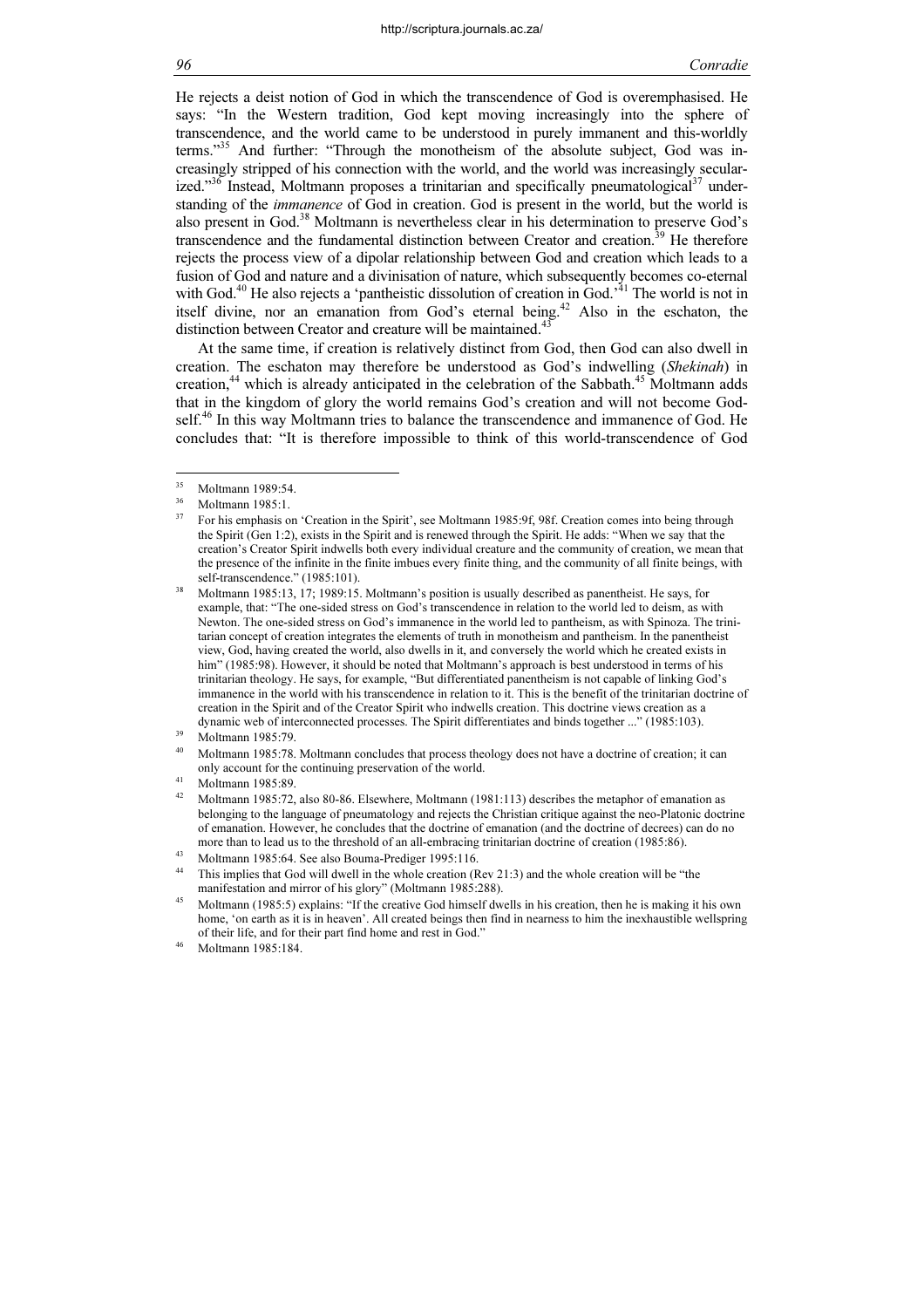unless we think simultaneously of his world-immanence; and it is equally impossible to conceive of God's evolutive immanence in the world, without his world-transcendence. The two are mutually related."<sup>47</sup>

In *The coming of God*, Moltmann again makes use of the notion of divine selfrestriction (*zimsum*). However, this is now embedded in more sophisticated understanding of the relationship between time and eternity. Here he develops the patristic notion of the aeon or aevum to distinguish between God's absolute eternity and the relative eternity of the new creation beyond space and time.<sup>48</sup> With Augustine, Moltmann wants to maintain that the world was created with time not in time. There was no time before creation. However, God's eternity does not imply a negation of temporality; it is not timelessness. On the contrary, eternity as the fullness of creative life includes an opening for time 'in' eternity.<sup>49</sup> Here Moltmann again follows Augustine's distinction between the primordial beginning in which God created heaven and earth (Gen 1:1) and the historical beginning of earthly time (Gen 1:5).<sup>50</sup> It is within this context that Moltmann speaks in The coming of God about God's creative resolve to create a world different from Godself.<sup>51</sup> Out of this self-restriction of God's eternity there emerges a time for creation, the primordial aeon, an opening for time within eternity.<sup>52</sup> Furthermore, the space created by God's self-withdrawal is not an empty vacuum of nothingness (unlike in God in creation), but is living space in God. God becomes hospitable, a God who can be inhabited. This also constitutes an ecological (oikos) doctrine of God.

This protological distinction has an eschatological parallel which Moltmann explores in The Way of Jesus Christ, in The coming of God and again in Science and wisdom. Creation will not be taken up into God's absolute eternity. Instead, he maintains that there will be an eschatological transition of the temporal creation into aeonic time (relative eternity) and space (i.e. where the transitoriness of time will be transcended towards the 'fullness of time').<sup>53</sup> Moltmann says: "Aeon is not the absolute eternity of God. It is the relative eternity of created beings who participate in God's Being. Aeon is time, but a time filled with eternity."<sup>54</sup> Moltmann suggests that this relative eternity would allow for the possibility of simultaneity (through remembrance and expectation) and omnipresence.<sup>55</sup> Here God's primordial self-restriction is paralleled with God's de-restriction so that God may be 'all-inall'. $56$ 

Moltmann suggests that the Christian hope is not so much that that which is finite will be absorbed into the infinite. The temptation is to think that the world will become eternal

See also Moltmann 1990:329.

 $\overline{47}$ Moltmann 1985:206.

See Moltmann 1996:282, also 1990:158, 328f (where he refers to the primordial moment as the 'inceptive aeon').<br>Moltmann 1996:281.

 $^{50}$  Moltmann 1996:282.

<sup>51</sup> Moltmann 1996:281-2. Here Moltmann (1996:298) adds explicitly that God does not leave a vacuum as the kabbalistic doctrine of zimsum suggests (and for which Moltmann is criticised by Torrance see above). God allows a world that is distinct from Godself to exist before God and in Godself. God's self-restriction does not leave empty space, but makes God habitable and hospitable (1996:299). The primordial nothingness which Moltmann defends in God in creation is not mentioned again in The coming of God. God makes living space

in Godself.<br> $^{52}$  Moltmann 1996:282.

 $^{53}$  Moltmann 1996:279f.

 $^{54}$  Moltmann 2003:109.

<sup>55</sup> Moltmann 1996:290, 294f, 2003:88-97.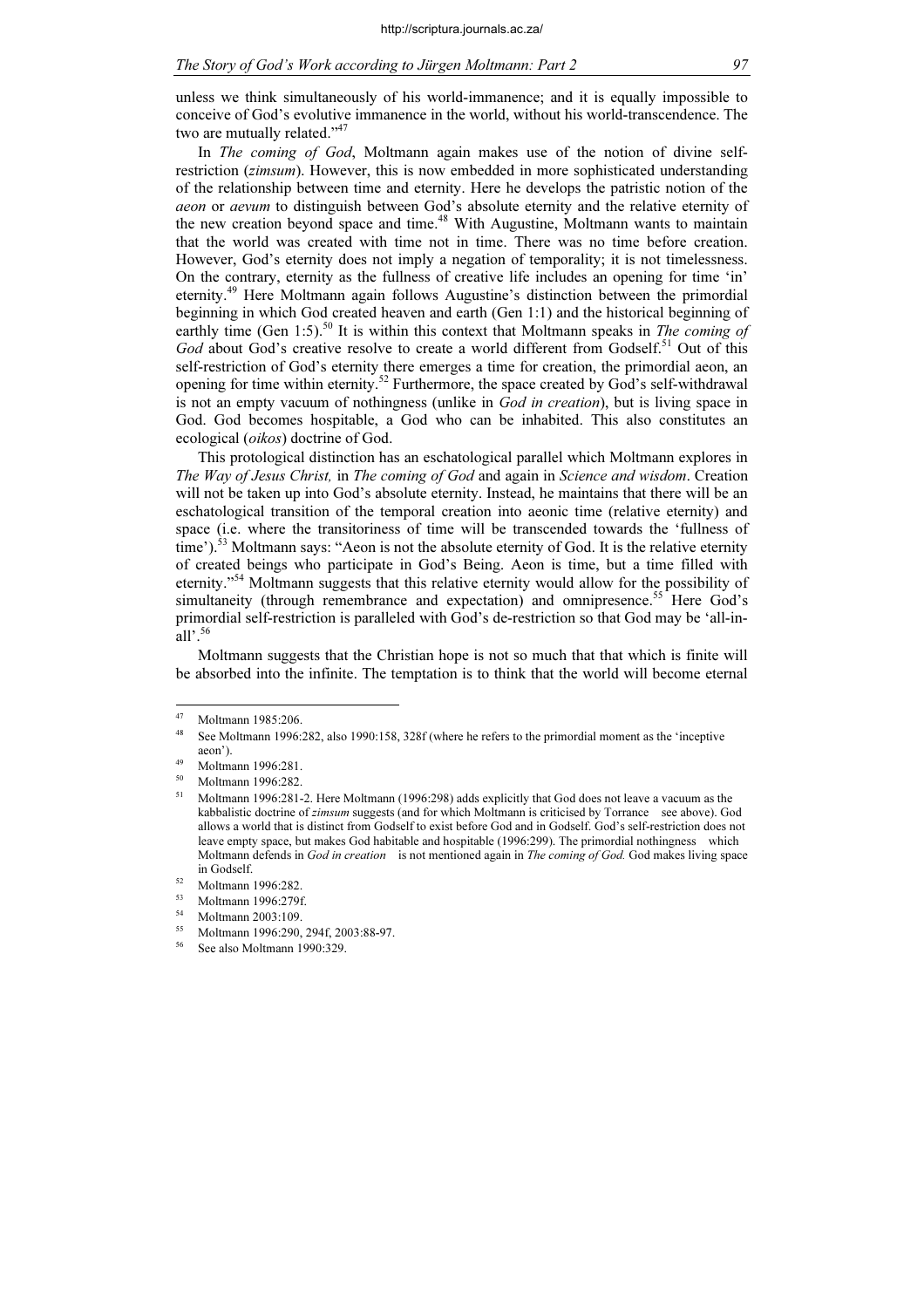if it can find space within God, if God is the dwelling place of the world. Instead, the Christian hope may be that God in God's infinite love will find a dwelling place amongst that which is finite. Consummation does not mean absorption into the divine being but joyous fellowship between the Creator and creation – if creation is understood not as a synchronic fixation of the cosmos in one particular moment (especially the final moment), but diachronically as the whole history of the cosmos, in all its bodily, material, earthly dimensions and all its concrete lived experiences, all of it together. The consummation implies that everything that had ever been before is gathered up and brought back in the eschaton. $57$  Relative eternity thus allows for the simultaneous presence of all times in history.<sup>58</sup>

The fellowship of creation with God in the eschatological consummation would imply the co-presence of all 'chapters' in the history of God's creation. Moreover, it allows for the glory of God to pervade everything and for creation to participate in God's glory. Again, this does not mean that the world becomes divine or God, nor does it dissolve into God's infinitude. It "participates as world in God's eternal being."<sup>59</sup> For Moltmann, the marvel of the Jewish notion of Shekinah and the Christian doctrine of the incarnation is that the infinite God finds a dwelling place in the finite creation. $60$ 

On this basis Moltmann finds room to maintain both God's immanence and God's transcendence. He suggests that a mutual indwelling of the world in God and of God in the world will come into being in the eschaton. This implies a reciprocal *perichoresis* where God's salvific presence infuses the world and where the world is taken up and transformed in God's presence.<sup>61</sup> This mutuality and reciprocity characterises God's loving relationship with the world. It is an expression of a more fundamental perichoresis within the triune  $\mathrm{God.}^{62}$ 

#### Discontinuity and Continuity?

The suffering embedded in creation requires an understanding of the eschaton as *nova creatio*, as something radically new compared to creation in its present form. For Moltmann, the eschaton therefore cannot merely be understood as restoration (restitutio in integrum).<sup>63</sup> The problem is clearly not only one of sin that needs to be negated. The suffering and death embedded in creation can only be addressed through a new creation. However, the emphasis on the new threatens a sense of continuity between this earth and new earth, between cosmos

<sup>57</sup>  $^{57}$  Moltmann 1996:265.<br> $^{58}$  See Moltmann 2002.

<sup>&</sup>lt;sup>58</sup> See Moltmann 2003:92f.

Moltmann 2003:78.

Moltmann 1985:149

<sup>61</sup> See already Moltmann 1981:157, also 1985:16f, 150f; 1996:295, 307. See also the analysis of Moltmann's concept of perichoresis by Joy Ann McDougall (2002). She argues that there is tendency in Moltmann's writings to apply the inner-trinitarian perichoresis univocally to the relationship between God and the world. This masks the unequal nature of the relationship between Creator and creation and can inhibit the freedom and otherness of creation if this is not balanced by an emphasis on the differentiating activity of the Holy Spirit.

 $62$  Moltmann 1981:150f. See also Bouma-Prediger 1995:119-126. This is exemplified in the mutual Shekinah of God and humanity in Christ. 'In Christ' there is a double indwelling: the indwelling of God and of believers. See Moltmann 1996:306.

<sup>63</sup> See Moltmann's (1974:259-261) interesting comments on Van Ruler's insistence that the primary problem that has to be addressed through the 'emergency measure' of the incarnation is that of sin. For Van Ruler, the eschaton is therefore best understood in terms of restoration *(re-creatio)* which suggests a radical affirmation of the goodness of God's creation.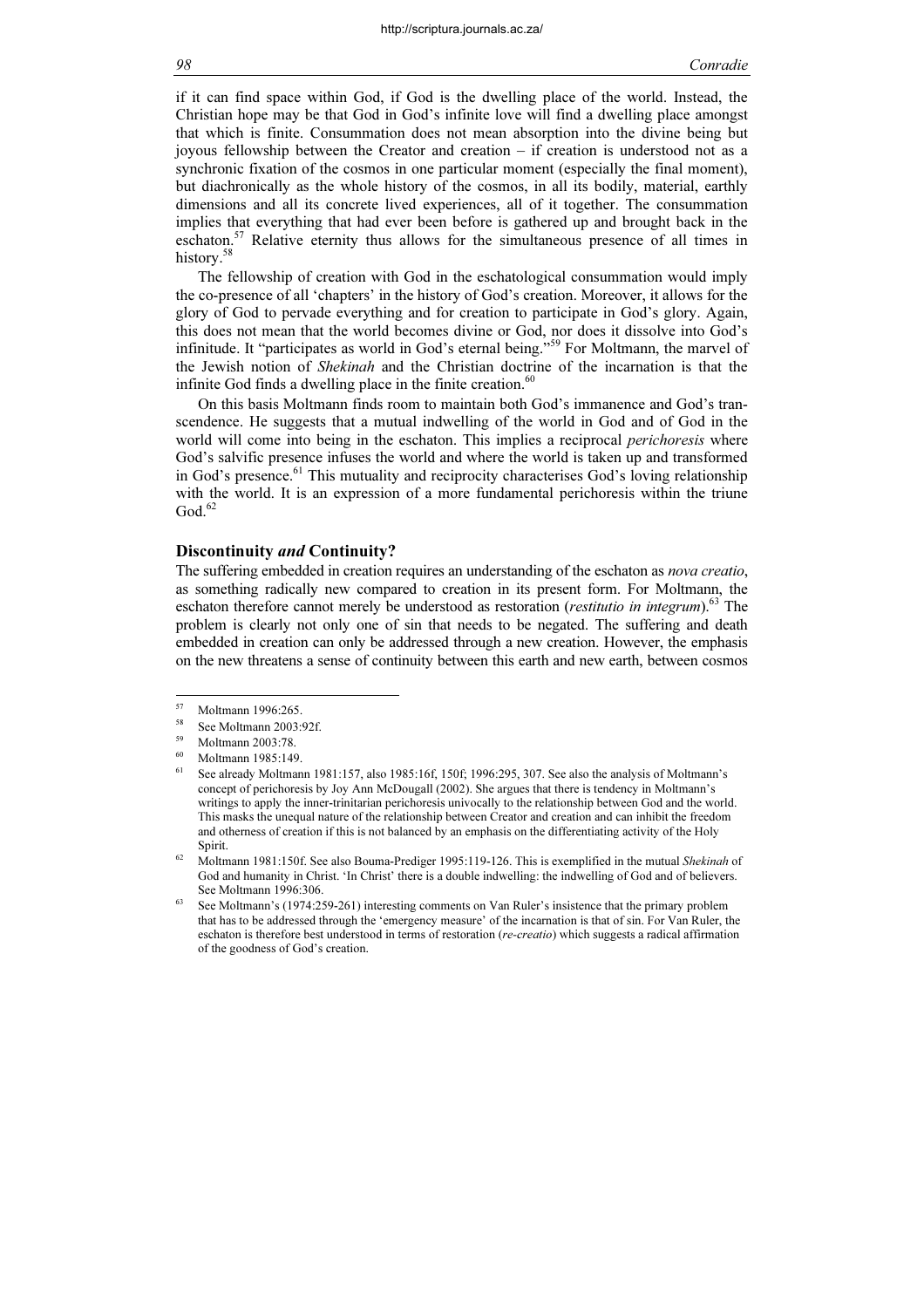and eschaton, between my body and the hope for the resurrection of the body. Without such a sense of continuity Christian hope will be less consoling and may easily become ephemeral. Moltmann has been sharply criticised (especially amongst reformed scholars) for his emphasis on the discontinuity between creation and eschaton. The argument is that Moltmann is unable, despite his own intentions to the contrary, to consistently to affirm the goodness of creation or God's faithfulness to this creation.

The American reformed theologian Doug Schuurman argues that Moltmann makes contradictory remarks with regard to such continuity: On the one hand Moltmann maintains that the eschaton is the fulfilment or telos of creational life; on the other hand he says that the eschaton is the annihilation or *finis* of creational reality.<sup>64</sup> Schuurman suggests that this is related to the way in which the created order itself is faulted.<sup>65</sup> Accordingly, the eschaton therefore requires an annihilation of the created order.<sup>66</sup> Any hope for some form of continuity between creation and re-creation is effectively smashed.<sup>67</sup> If all creation is to be annihilated, how can there be hope for the future of creation? Annihilation may be dreaded but surely it cannot be hoped for.<sup>68</sup> Schuurman only sees the need for an eschatological annihilation of sin and a transformation of the good creation that God in his providence continues to uphold. The eschatological future contradicts the present only insofar as it is subject to  $\sin^{69}$  Accordingly, the Christian hope is for the renewal of this ravaged, sin-torn world, and not for a second world created  $ex$  nihilo.<sup>70</sup>

Another American reformed theologian Steven Bouma-Prediger also finds Moltmann's radical discontinuity between creation and eschaton problematic. He concludes: "The old creation will be caught up and absorbed (wird aufgehoben), when the kingdom is fully consummated, creation will be discarded *(abgetan)*. In short, the new creation is not the renewal but the annihilation of creation."<sup>71</sup> Bouma-Prediger argues that Moltmann is driven to this problem due to his conflation of creation and fall. Creation is necessarily faulted due to the bondage to transience (*Knechtschaft unter die Vergänglichkeit*)<sup>72</sup> since death and transience is ontologically constitutive of creation itself (Rom 8:19f). Bouma-Prediger argues that if creation is essentially faulted, then only a radically new creation can provide an adequate solution to such faultedness.<sup>73</sup> To posit the necessity for a new creation in this

<sup>64</sup> Schuurman (1991:106) provides a helpful explanation of Moltmann's dual and somewhat confusing emphasis on both continuity and discontinuity. He argues that creation and eschaton are continuous in that both states are marked by openness to new possibilities and the conditions necessary for this openness. They are discontinuous in that some of the features of creation which limit possibilities are removed in the eschaton.

<sup>65</sup> Schuurman (1991:161) resists any notion that death and suffering belongs to the good creation. In fact, he sees this as a 'trenchant obstacle to repentance' and "a rage against God which alleges that God is the author of the misery of the world and which blinds humanity to the goodness of God mirrored in the world."

<sup>66</sup> Schuurman (1987:62) comments: "Humanity stands in need of redemption from sin and its effects, not from creation itself". Volf (1995:136) defends Moltmann against such criticisms by pointing to Moltmann's insistence, especially in his later work, that the eschaton does not imply an annihilation of creation. Although Moltmann tries to (and has to) defend both a sense of continuity and of discontinuity, his emphasis is clearly on the newness of the eschaton.

<sup>67</sup> Schuurman 1987:50, 1991:93. In a subsequent article Schuurman (1995:148-9) acknowledges that Moltmann allows for continuity (through the importance Moltmann attaches to the category of creation) more than he (Schuurman) earlier appreciated. <sup>68</sup> Schuurman 1991:103.

Schuurman 1987:52.

 $^{70}$  Schuurman 1987:67.

<sup>&</sup>lt;sup>71</sup> Bouma-Prediger 1997:89. The reference here is to Moltmann 1985:63.<br><sup>72</sup> The reference here is to Moltmann 1985:69.

<sup>&</sup>lt;sup>72</sup> The reference here is to Moltmann 1985:69.<br><sup>73</sup> Bouma-Prediger 1997:89

Bouma-Prediger 1997:89.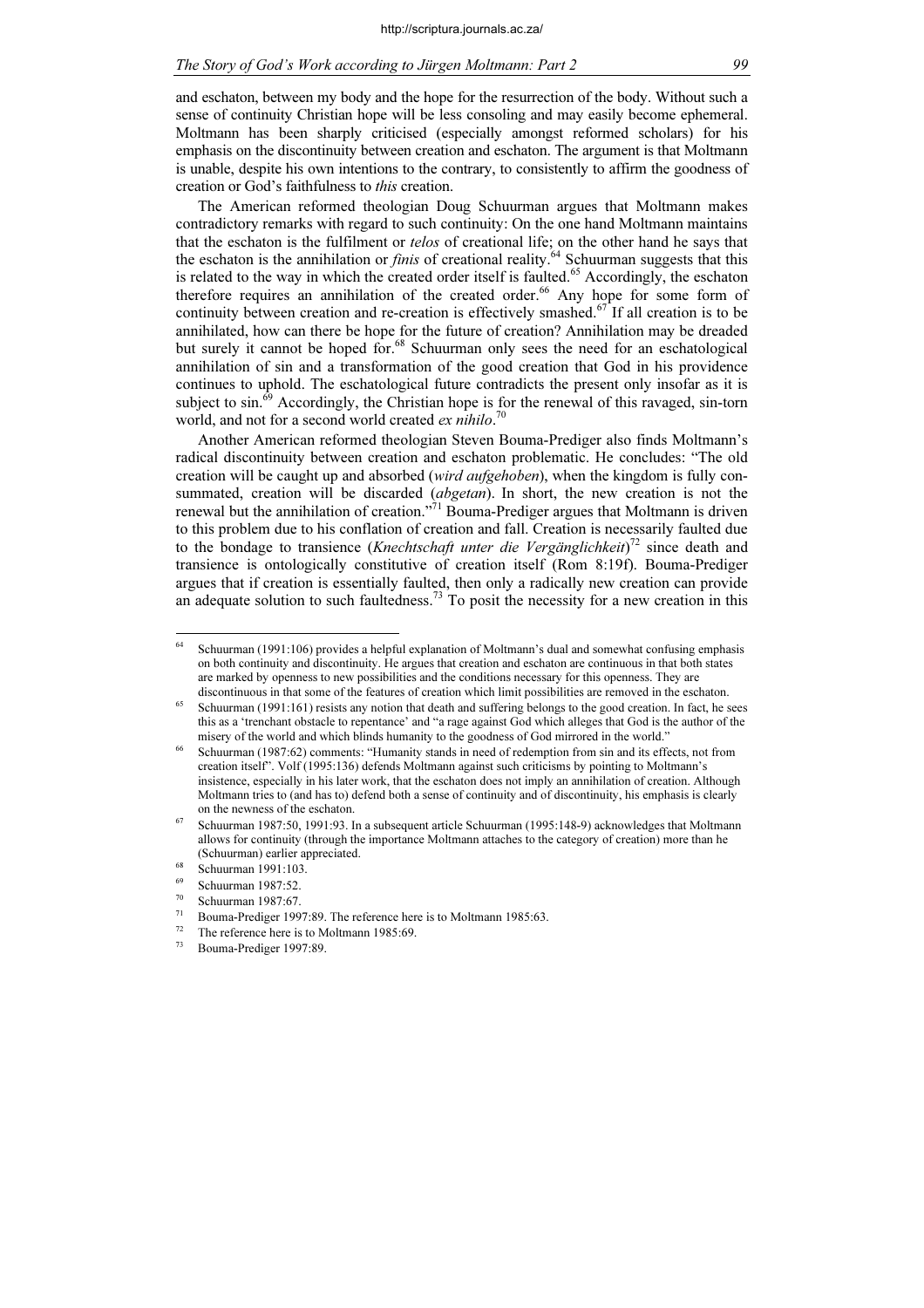way undercuts the goodness of creation. Moltmann is therefore unable to ultimately affirm creation, despite his almost overwhelming emphasis to the contrary.<sup>74</sup> His emphasis on the new future leads to a devaluation of present creation.<sup>75</sup>

#### Concluding Comments

On the basis of the discussion above one may draw the following conclusions on Moltmann's version of the narrative of God's work:

- Firstly, there can be little doubt that there is indeed a circular movement in Moltmann's version of the story, although it is debatable whether this could be described as 'neo-Platonist'. Unlike neo-Platonist thinking Moltmann commences with the triune God (and not the One) and concludes with the participation of the whole of creation in God's own being, or, more precisely, the mutual indwelling (perichoresis) of God in creation and creation in God. He balances God's primordial self-withdrawal (zimzum) with the eschatological notion of aevum (relative eternity) in order to distinguish the Creator from creation also in the eschaton. Likewise, he balances the alienation of creation from God through a history of suffering with God's coming *(adventus)* toward creation – which he describes in terms of the categories of solidarity, affirmation, prophetic judgement and waiting.<sup>76</sup> The turning point of the story is the cross where it becomes evident that creation is godforsaken and where Godself in Jesus Christ becomes godforsaken. This turning point constitutes at the same time the epitome of suffering, namely death. This turning point itself is balanced through the resurrection which Moltmann interprets as an eschatological event, that is, as the basis for the promise of God to renew the whole creation.
- Secondly, three levels of Moltmann's understanding of the sources of suffering require our attention. As I argued above, he is, throughout his oeuvre, clearly very sensitive to the victims of history, those who are 'sinned against' and those who are trapped within structural violence. In response to these manifestations of suffering Moltmann offers prophetic critique together with a message of God's affirmation of the inherent dignity of the victims. However, he also insists that suffering cannot be reduced to the impact of sin. Indeed, natural suffering is quite inevitable within the created order since it coincides with finitude, including mortality. Death is life's natural end and cannot be merely equated with the result of sin.<sup>77</sup> Moreover, Moltmann is deeply aware that biological evolution implies selection and that many living beings are brutally sacrificed in order that the fittest (the most adaptable) may survive.<sup>78</sup> Amongst the human species an awareness of such finitude leads to anxiety and more or less necessarily to alienation. The only response available to Moltmann is to proclaim the hope for a radically new creation where such natural suffering will be overcome – a theme to which he returns countless times. Beyond the impact of sin and of natural suffering, Moltmann describes

<sup>74</sup> Bouma-Prediger 1995:238; 1997:89. See Walsh (1987:57) for a similar criticism of Moltmann: "If the new is totally new and even a *novum ex nihilo* or a *creatio nova*, then how can it take up and preserve the old within itself?"

Bouma-Prediger 1995:247.

<sup>76</sup> See Moltmann (2003:65): "God acts in the history of nature and human beings through his patient and silent presence, through which he gives those he has created space to unfold, time to develop, and power for their own movement. We look in vain for God in the history of nature or in human history if what we are looking for are merely divine interventions. Is it not much more that God waits and awaits ...' See Moltmann 1996:77-95.

See Moltmann 1990:294.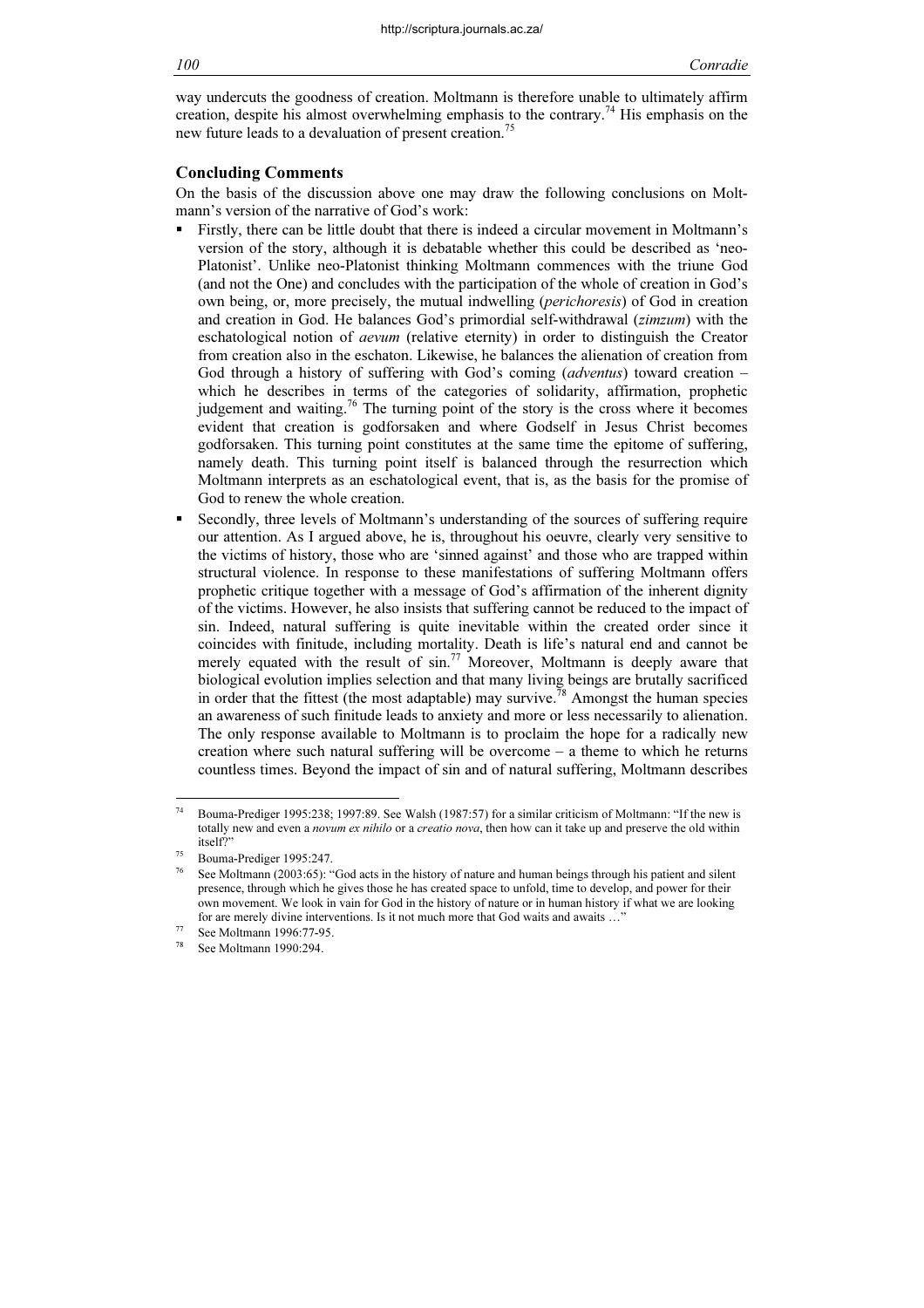# The Story of God's Work according to Jürgen Moltmann: Part 2 101

suffering as the shadow side of God's pathos. God's resolve to love something other than God implies vulnerability and therefore suffering – especially if such love entails any degree of reciprocity. Here Moltmann is perhaps at his strongest and at his weakest, especially where he speculates about the power of a primordial nihil.

- Thirdly, Moltmann's understanding of the relationship between natural suffering and suffering as a result of human sin requires specific attention. As we have seen above, several of Moltmann's critics within the reformed tradition suggest that he fails to distinguish adequately between creation and fall and that he therefore cannot consistently affirm the goodness of the created order. Moreover, sin becomes inevitable on this basis. However, these critics tend to underplay or ignore the problem of natural suffering. With many other contemporary theologians conscious of insights from evolutionary biology, Moltmann refuses to do that. Instead, he recognises the universality of suffering. In my view Moltmann's intuition here is sound, but he could have been more careful in distinguishing these two episodes of the story. The primary and most evident manifestations of suffering are related to the long-term impact of human sin (structural violence). This applies to human suffering and suffering amongst other species. In Africa, people seldom die of purely natural causes;<sup>79</sup> they die of something and that something is typically related to various human threats to health. Even in the case of natural catastrophes such as earthquakes, volcanoes and tsunami's, suffering is deeply intertwined with social structures that exacerbate such suffering.
- Fourthly, this reluctance to distinguish the episodes of creation and sin rigorously has repercussions for Moltmann's understanding of salvation. My impression is that there are two voices that reverberate throughout Moltmann's oeuvre. The one voice seeks to show solidarity with the victims of human history. This voice is born from Moltmann's many dialogues with Jewish scholars and with liberation, feminist, black and Minjung theologians. This voice emphasises the need to come to terms with those who are sinned against and prompts Moltmann's prophetic theology. Salvation is here understood as affirmation of the dignity of the marginalised and as victory over the powers of evil.

The other voice speaks in more generalised terms over suffering as natural suffering, as the inevitable shadow side of God's resolve to create. If I am not mistaken this voice emerges from Moltmann's German conversation partners. Over and above German complicity in the Holocaust, in Third World poverty and in environmental degradation, Moltmann seeks to offer a word of consolation to a German audience, people with the same anxieties, personal troubles, sicknesses and confrontations with death and dying as others around the world. Here Moltmann's soteriology is more generalised and more speculative. Here suffering is universalised and drawn into God's own being. Here salvation is likewise universalised and hope for a radically new creation is entertained.

These two voices reverberate in my own life and theological reflection as a tenthgeneration Euro-African, predominantly a child of slave owners but also of quite a few slaves, who somehow still is an ambiguous beneficiary of the legacy of imperialism, colonialism and apartheid. Clearly, within such a context there is a need to confess guilt for the sins of the past, to look for a healing of our memories and to find a common way to address the suffering of the present and the future. In a context of rape, economic inequality, HIV-infection and environmental degradation the impact of structural violence (including patriarchy) can scarcely be ignored. Here an affirmation of the dignity of those

Moltmann (1996:95) makes this point as well.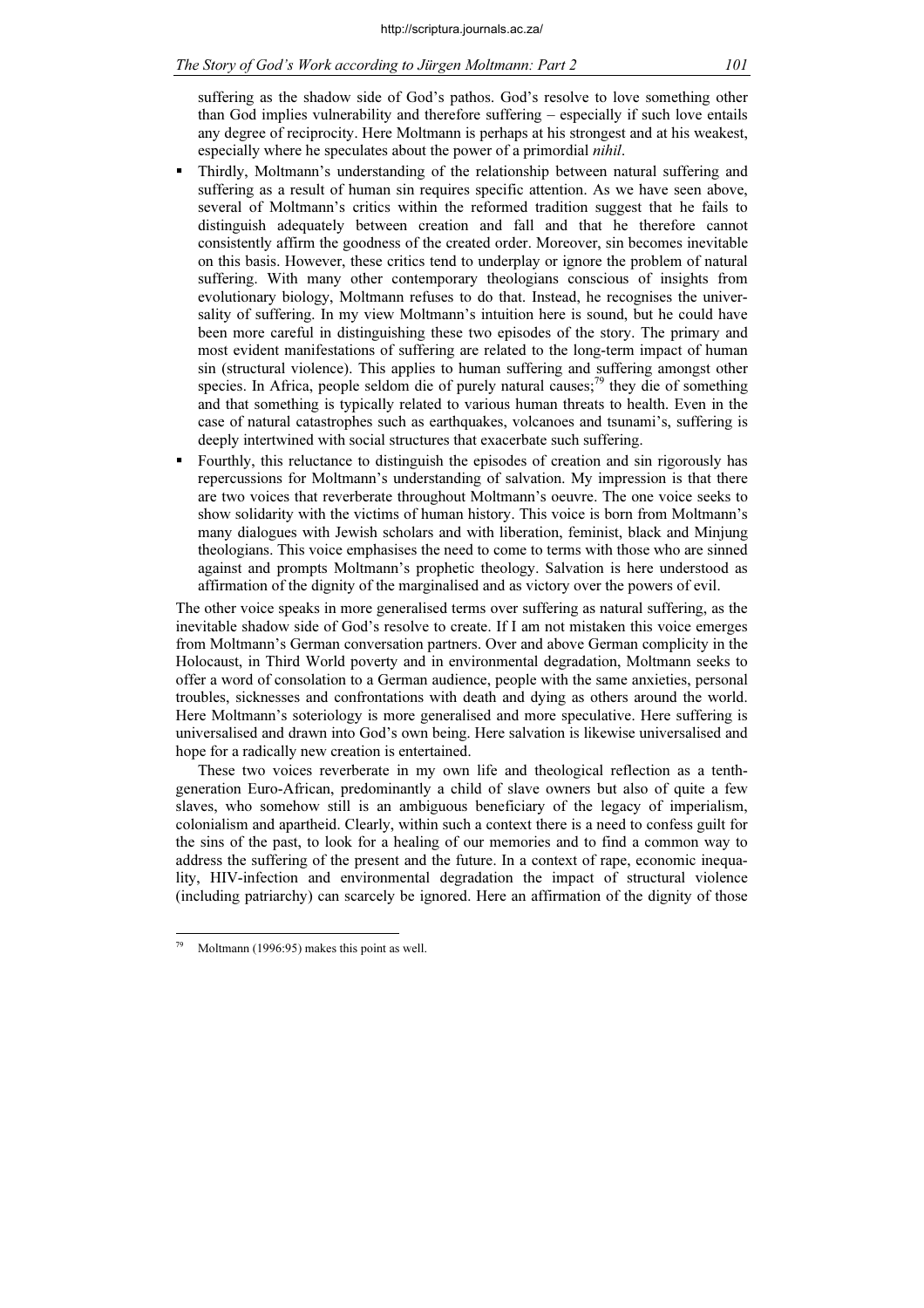who are sinned against is needed more than ever, while we may also maintain hope for victory over the powers of evil. In addition, we may still entertain hope for the liberation of oppressors, for the forgiveness of sinners, perhaps even forgiveness for those who apparently cannot escape from the trap of consumerism.

However, within the current South African context, more than a decade into a new dispensation, there also seems to be a recognition that the lines between those who are sinners and those who are sinned against cannot always be drawn sharply. This is typically true in the case of marriage trouble, family feuds, community conflicts and even in the case of labour disputes and various forms of fighting over scarce resources, also within a university context. All too often we are both victimised and perpetrators at the same time. This is especially evident from the impact of crime and gangsterism but also from the HIV/AIDS pandemic in this country. Sin has indeed become so embedded in society that it is often rather difficult to determine who the victims are and who the perpetrators are. In a context of endless mutual accusations, it may be a great relief to recognise that we are all sinners, that confession is more appropriate than mutual accusations and that we are all in need of God's liberating word of forgiveness. There is indeed a need for the liberation of oppressors *and* there is a need for a word of forgiveness for the victims.<sup>80</sup>

In such a context there is a need for a more fully developed doctrine of sin, one that can indeed be liberating and that can overcome a musty moralism. This will not emerge if the suffering embedded in creation itself is too easily conflated with the suffering resulting from sin. While Moltmann rightfully reminds us not to universalise sin too quickly, I sense a need to remind Moltmann not to universalise suffering too quickly.

# BIBLIOGRAPHY

Alves, R 1969. A theology of human hope. St. Meinrad: Abbey Press.

- Arpels-Josiah, A 2005. Justification by grace through faith from an ecological perspective: Reformed theology, environmental ethics and social justice. PhD dissertation, Princeton Theological Seminary.
- Bauckham, R 1987. Messianic theology in the making. Basingstoke: Marshall Pickering.
- Bauckham, R (ed.) 1999. God will be all in all: The eschatology of Jürgen Moltmann. Edinburgh: T & T Clark.
- Bauckham, R & Hart, T 1999. Hope against hope: Christian eschatology at the turn of the millennium. Grand Rapids: WB Eerdmans.
- Berkhof, H 1985. Christelijk geloof. Een inleiding tot de geloofsleer. Nijkerk: GF Callenbach.
- Bouma-Prediger, S 1995. The greening of theology: The ecological models of Rosemary Radford Ruether, Joseph Sittler, and Jürgen Moltmann. Atlanta: Scholars Press.
- Bouma-Prediger, S 1997. Creation as the home of God: The doctrine of creation in the theology of Jürgen Moltmann. Calvin Theological Journal 32, 73-90.

See Moltmann 2000:183ff where he speaks of the two sides of oppression, namely that of the master and of the slave. He argues that oppression destroys humanity on both sides. He subsequently develops a black theology for whites, a liberation theology for the First World, a Minjung theology for the ruling classes and a feminist theology for men.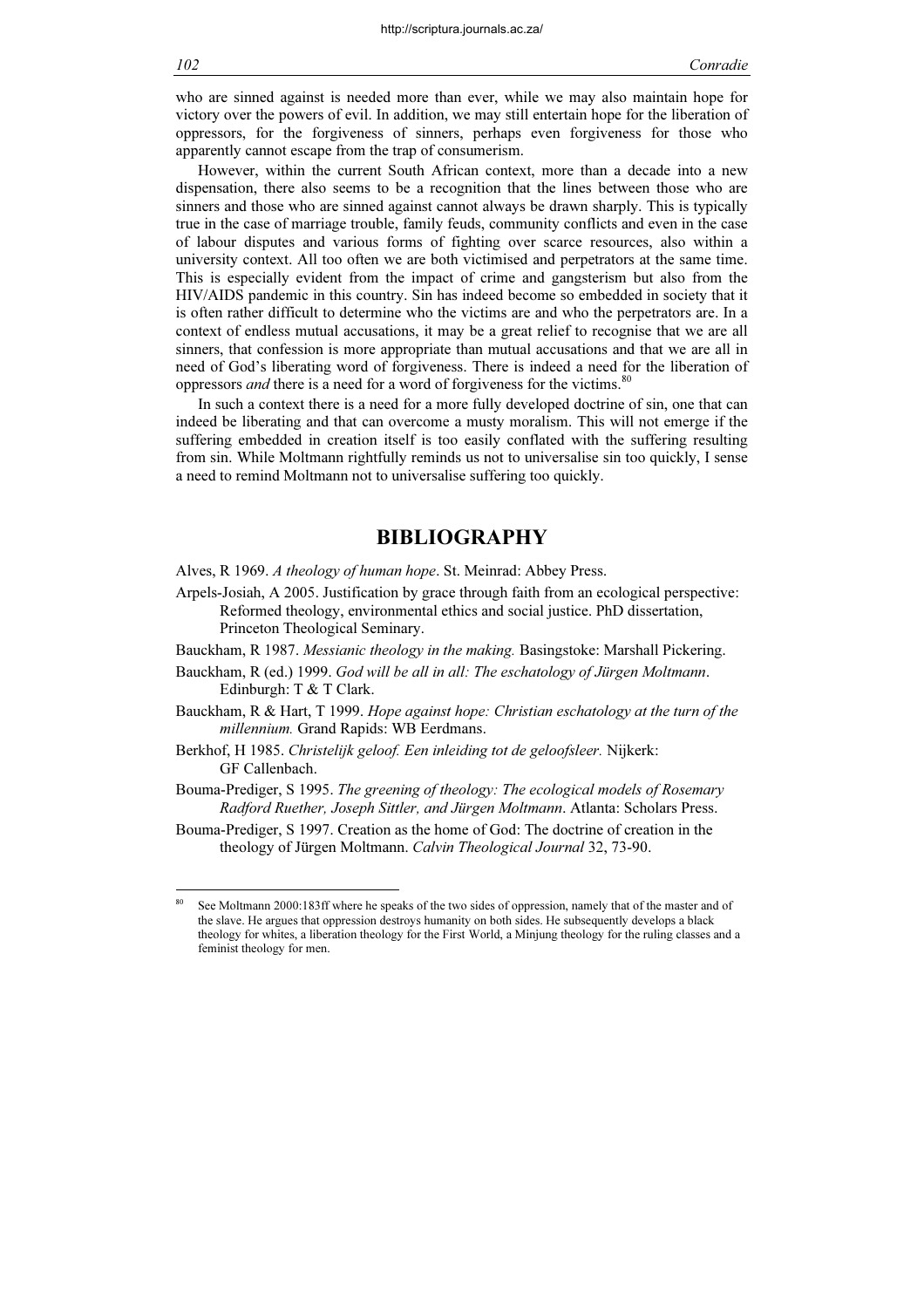The Story of God's Work according to Jürgen Moltmann: Part 2 103

- Conradie, EM 2006. On responding to human suffering: A critical survey of theological contributions in conversation with the sciences. In: Du Toit, CW (ed.): Can nature be evil and evil natural? A science-and-religion view on suffering and evil, 165-188. Pretoria: Unisa.
- Deane-Drummond, C 1997. Ecology in Jürgen Moltmann's theology. Lampeter: Edwin Mellen.
- Deane-Drummond, C 2000. Creation through wisdom: Theology and the new biology. Edinburgh: T & T Clark.
- Deuser, H, Martin, GM, Stock, K & Welker, M (hrsg) 1986. Gottes Zukunf Zukunft der Welt: Festschrift für Jürgen Moltmann zum 60. Geburtstag. München: Chr Kaiser Verlag.
- Farrow, D 1998. In the end is the beginning: A review of Jürgen Moltmann's systematic contributions. Modern Theology 14:3, 425-447.
- Geertsema, HG 1980. Van boven naar voren: Wijsgerige achtergronden en problemen van het theologische denken over gechiedenis bij Jürgen Moltmann. Kampen: JH Kok.
- Gilkey, L 1968. The contribution of culture to the reign of God. In: Muckenhirn, M (ed.) 1968. The future as the presence of shared hope, 34-58. New York: Sheed and Ward.
- Gilkey, L 1970. Eschatology and time. In: Herzog, F (ed.) 1970. The future of hope: Theology as eschatology. New York: Herder & Herder.
- Herzog, F (ed.) 1970. The future of hope: Theology as eschatology. New York: Herder and Herder.
- Johnson, EA 1993. She who is: The mystery of God in feminist theological discourse. New York: Crossroad.
- McDougall, JA 2002. Room of one's own? Trinitarian perichoresis as analogy for the God-Human relationship. In: Moltmann, J & Rivuzumwami, C (hrsg): Wo ist Gott? Gottesräume – Lebensräume, 133-141. Neukirchen-Vluyn: Neukirchener Verlag.
- Meeks, MD 1974. Origins of the theology of hope. Philadelphia: Fortress Press.
- Mertens, H-E 2002. Es gibt bei Gott kein "Draussen vor der Tür". In: Moltmann, J & Rivuzumwami, C (hrsg): Wo ist Gott? Gottesräume – Lebensräume, 109-117. Neukirchen-Vluyn: Neukirchener Verlag
- Moltmann, J & Giesser, E 1990. Human rights, rights of humanity and rights of nature. In: Vischer, L (ed.) 1990. Rights of future generations, rights of nature. Proposal for enlarging the Universal Declaration of Human Rights. Studies from the World Alliance of Reformed Churches 19, 15-24. Geneva: World Alliance of Reformed Churches.
- Moltmann, J & Rivuzumwami, C (hrsg): Wo ist Gott? Gottesräume Lebensräume. Neukirchen-Vluyn: Neukirchener Verlag.
- Moltmann, J 1967. Theology of hope. London: SCM Press.
- Moltmann, J 1968. "Behold, I make all things new": The category of the new in Christian theology. In: Muckenhirn, M (ed.): The future as the presence of shared hope, 9-33. New York: Sheed and Ward.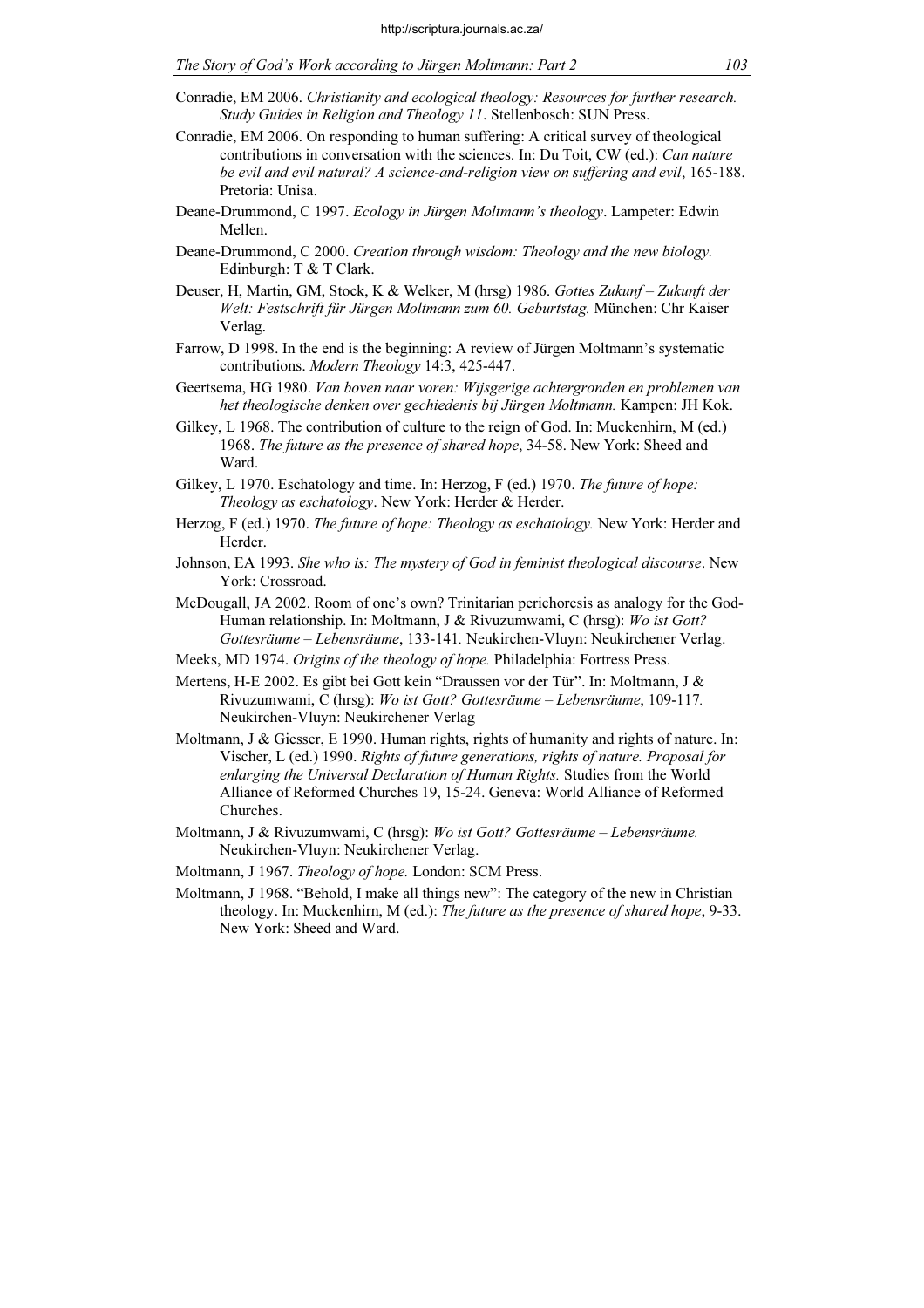- Moltmann, J 1970. Religion, revolution, and the future. In: Capps, WH (ed.) 1970. The future of hope, 102-126. Philadelphia: Fortress Press.
- Moltmann, J 1971. Man: Christian anthropology in the conflicts of the present. Philadelphia: Fortress Press.
- Moltmann, J 1972. Response to the opening presentations. In: Cousins, EH (ed.) 1972. Hope and the future of man. Philadelphia: Fortress Press.
- Moltmann, J 1973. Theology and joy. London: SCM Press.
- Moltmann, J 1974. The crucified God. New York: Harper.
- Moltmann, J 1975. The experiment hope. Philadelphia: Fortress Press.
- Moltmann, J 1976. Creation and redemption. In: McKinney, RWA (ed.): Creation, Christ and culture, 119-134. Edinburgh: T & T Clark.
- Moltmann, J 1977. The church in the power of the Spirit. London: SCM Press.
- Moltmann, J 1978. The open church: Invitation to a messianic lifestyle. Philadelphia: Fortress Press.
- Moltmann, J 1979. The future of creation. London: SCM Press.
- Moltmann, J 1980. Experiences of God. London: SCM Press.
- Moltmann, J 1981. The Trinity and the kingdom. San Francisco: Harper & Row.
- Moltmann, J 1984. On human dignity. Philadelphia: Fortress Press.
- Moltmann, J 1985. God in creation: An ecological doctrine of creation. London: SCM Press.
- Moltmann, J 1989. Creating a just future. The politics of peace and the ethics of creation in a threatened world. London: SCM Press.
- Moltmann, J 1990. The way of Jesus Christ: Christology in Messianic dimensions. London: SCM Press.
- Moltmann, J 1992. The Spirit of life: A universal affirmation. Philadelphia: Fortress Press.
- Moltmann, J 1994. Christianity in the Third Millenium. Theology Today 51:1, 75-89.
- Moltmann, J 1996. The coming of God: Christian eschatology. Minneapolis: Fortress Press.
- Moltmann, J 1997. Jürgen Moltmann. In: Moltmann, J (hrsg): Wie ich mich geändert habe, 22-30. Gütersloh: Chr Kaiser.
- Moltmann, J 1997. The source of life. The Holy Spirit and the theology of life. Philadelphia: Fortress Press.
- Moltmann, J 1998. In the end God. In: Freyne, S & Lash, N (eds.): Is the world ending? Concilium 1998/4, 116-125. London: SCM Press. Maryknoll: Orbis Books.
- Moltmann, J 1999. God for a secular society: The public relevance of theology. Minneapolis: Fortress Press.
- Moltmann, J 2000. Experiences in theology: Ways and forms of Christian theology. Minneapolis: Fortress Press.
- Moltmann, J 2000. Is there life after death? In: Polkinghorne, J & Welker, M (eds.) 2000. The end of the world and the ends of God. Science and theology on eschatology, 238-255. Harrisburg: Trinity Press.
- Moltmann, J 2002. Gott und Raum. In Moltmann, J. & Rivuzuwami, C (hrsg): Wo ist Gott? Gottesräume – Lebensräume, 29-44. Neukirchen-Vluyn: Neukirchener Verlag.
- Moltmann, J 2003. Science and wisdom. Minneapolis: Fortress Press.